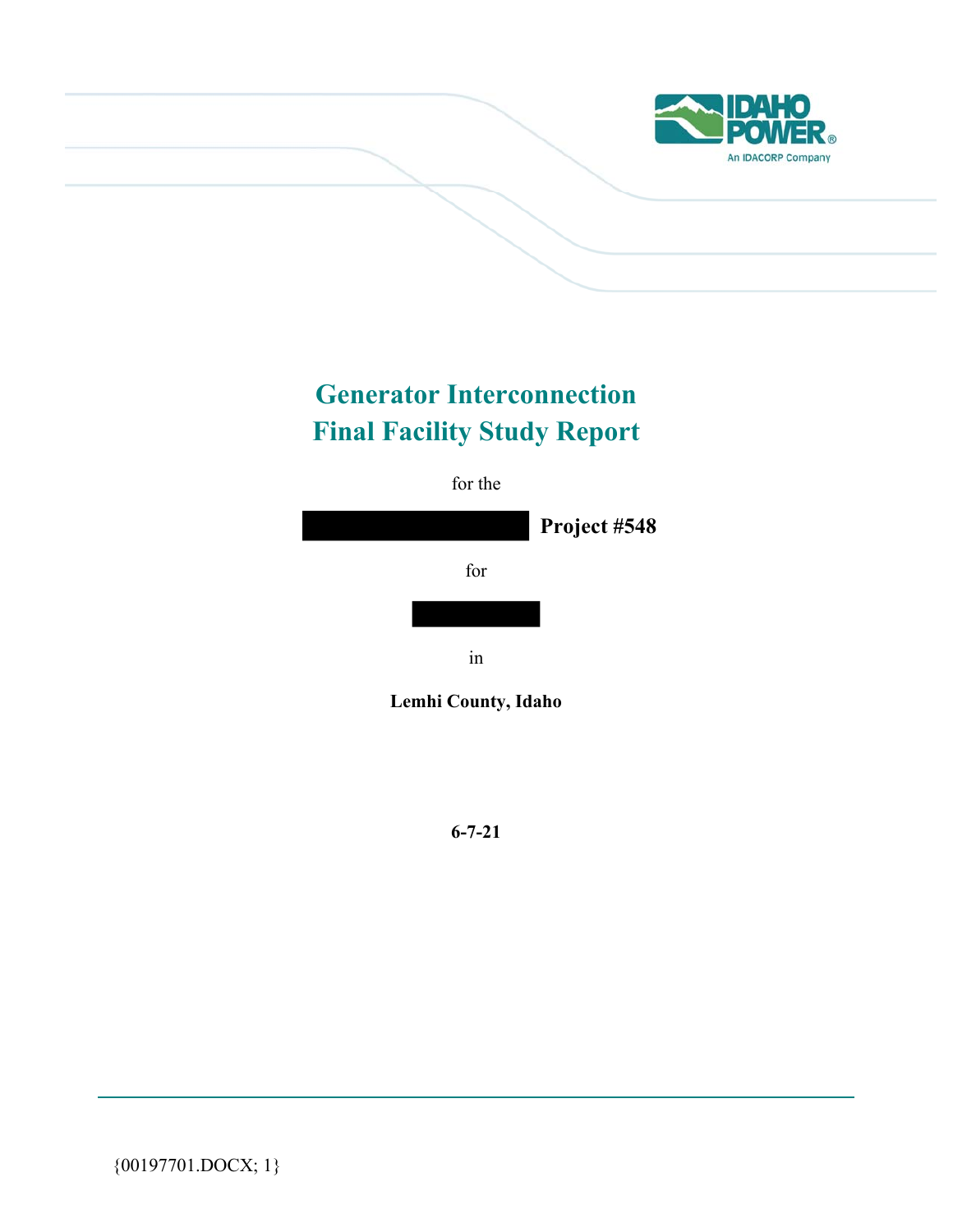## **FINAL FACILITY STUDY REPORT (FSR)**

## **Project #548 6-7-21**

## **1. General Facility Description**

 ("Seller") has stated that the proposed project will consist of 750 kW of hydro generation in Lemhi County, Idaho and connect to the 34.5 kV system on Idaho Power Company (IPC)'s distribution feeder. The total project output as studied is 750 kW.

Contact Information for Seller is as follows:



A Standard Generator Interconnection Agreement (the "GIA") under Schedule 72 between Seller and IPC – Delivery (Transmission Provider) for the Project, specifically Generator Interconnection Project #548 ("Project"), will be prepared for this project. The GIA will be a definitive agreement that contains terms and conditions that supersedes this FSR.

#### **1.1 Interconnection Point**

The Interconnection Facilities are located in IPC's Eastern region in Township , Range and Section . The Interconnection Point for the Project will be on the Seller's side of the disconnect switch .

#### **1.2 Point of Change of Ownership**

The Point of Change of Ownership for the Project will be the same as the Interconnection Point.

#### **1.3 Seller-Furnished Facilities**

The Seller-Furnished Facilities are located adjacent to IPC's Interconnection Facilities. The Seller will install hydro generation facilities, including disconnect switches, transformers, appropriate grounding measures and assosciated auxiliary equipment. Seller will build facilities to the Point of Change of Ownership.

The low-side disconnect switch shall be as specified or as determined by mutual agreement and be readily accessible, operable, and lockable by IPC personnel at all times.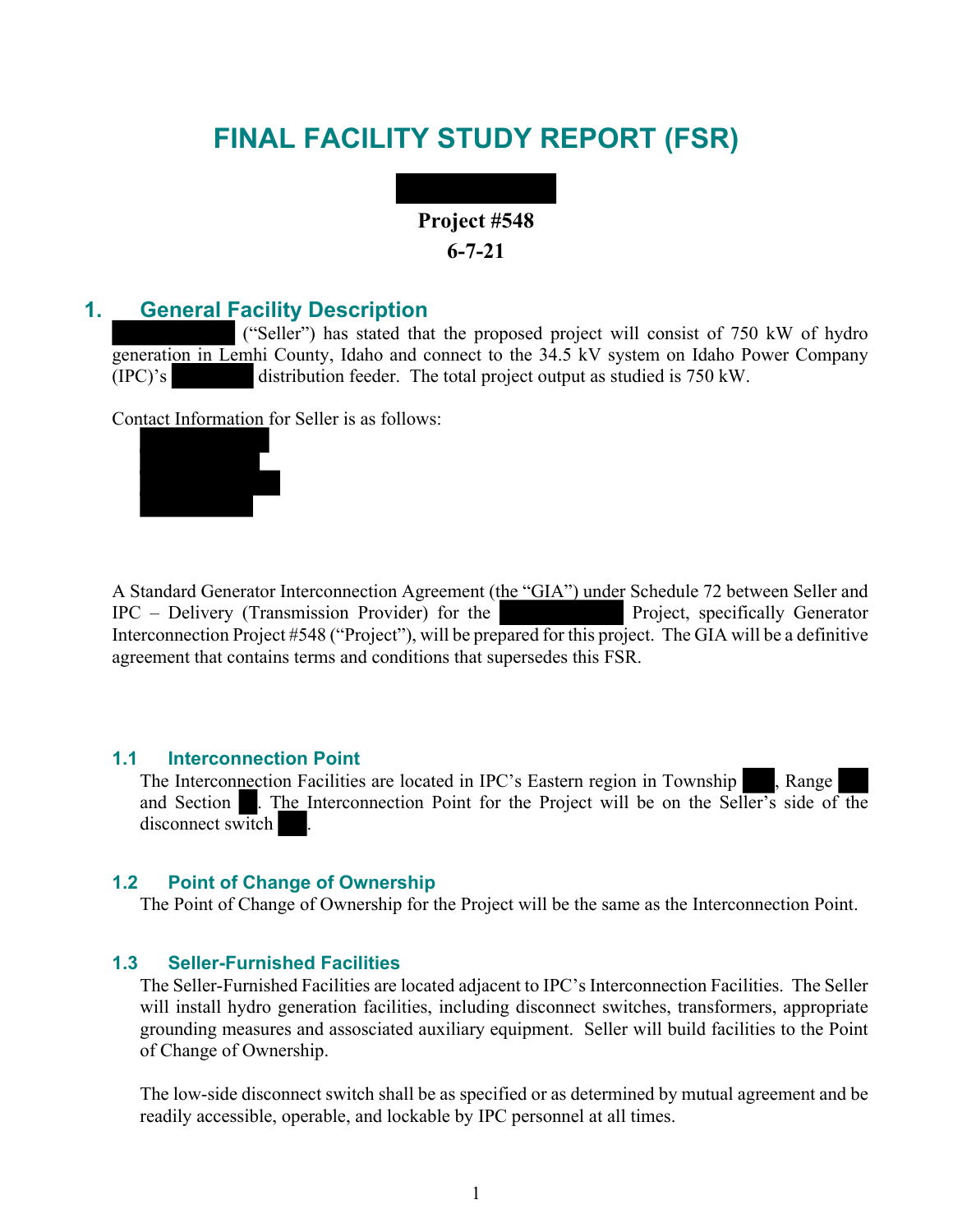## **1.4 Other Facilities Provided by Seller**

#### *1.4.1 Telecommunications*

In addition to communication circuits that may be needed by the Seller, the Seller shall provide the following communication circuits for IPC's use. **It is the Seller's responsibility to provide the following communication circuits for IPC's use. These circuits can be long-lead items and typically require coordination with third party telecommunications providers. The project's in-service date cannot be granted prior to complete circuit acceptance and testing as referenced below.** 

**1.**

a. One POTS (Plain Old Telephone Service meeting the technical requirements of TR-NWT-000335:1993; NCI code 02LS2-2wire, loop start, 600 ohm) dial-up circuit for voice communication at the generation interconnect site. If the circuit becomes unreliable, Seller will be responsible for the circuit repair. For Projects under 3MW, the POTS line must also be capable of supporting reliable sustained data communications at a minimum of 4800 bps with a modem using V32.bis modulation.

The Seller shall provide all the required communications circuits between the Interconnection site and IPC's operations points (i.e. IPC FEP location, etc.) as specified by IPC.

RELIABILITY AND DATA SECURITY: The communication circuits shall be DC powered at the terminus locations and within any telecommunications provider's network, such that they will continue operation during a power outage for a minimum of 4 hours, and meet the specified reliability and bandwidth requirements. At distribution connected generation interconnect sites, the Seller is responsible for supplying stable metered AC power during circuit testing and commissioning, and battery backed DC power during operation. At transmission connected generation interconnect sites, IPC can extend its station battery to a circuit marshalling location in a shared access portion of the station yard if needed for Seller telecommunications equipment used only to deliver IPC required circuits, but the Seller is responsible for any required AC local service required by their equipment at their station or in the shared access portion of the station yard. The Seller may choose to coordinate with a third-party communications provider to provide the communications circuits and pay the provider's associated one time setup and periodic charges, deliver the circuits using their own infrastructure, or a combination thereof. Regardless of circuit transport implementation, in all cases the SCADA circuit must be transported using solely Layer 2 protocols (e.g. serial point-to-point data communication, no routable Layer 3 transport, such as Internet Protocol).

CIRCUIT ACCEPTANCE AND TESTING: The communication circuits shall be terminated in an approved demarcation box with the cable pairs punched down on a telecom block and labeled accordingly at a location approved by IPC. The communication circuits will need to be installed and tested by the Seller prior to IPC acceptance testing, and operational prior to the Seller being allowed to generate power into IPC's system. IPC will perform acceptance testing of modem serial data over the POTS line with BERT testing using a 2047 test pattern at 4800bps using V.32bis modem modulation will require 15 consecutive minutes of error free operation to pass. Circuits with demonstrated reliability issues during commissioning will be required to demonstrate 24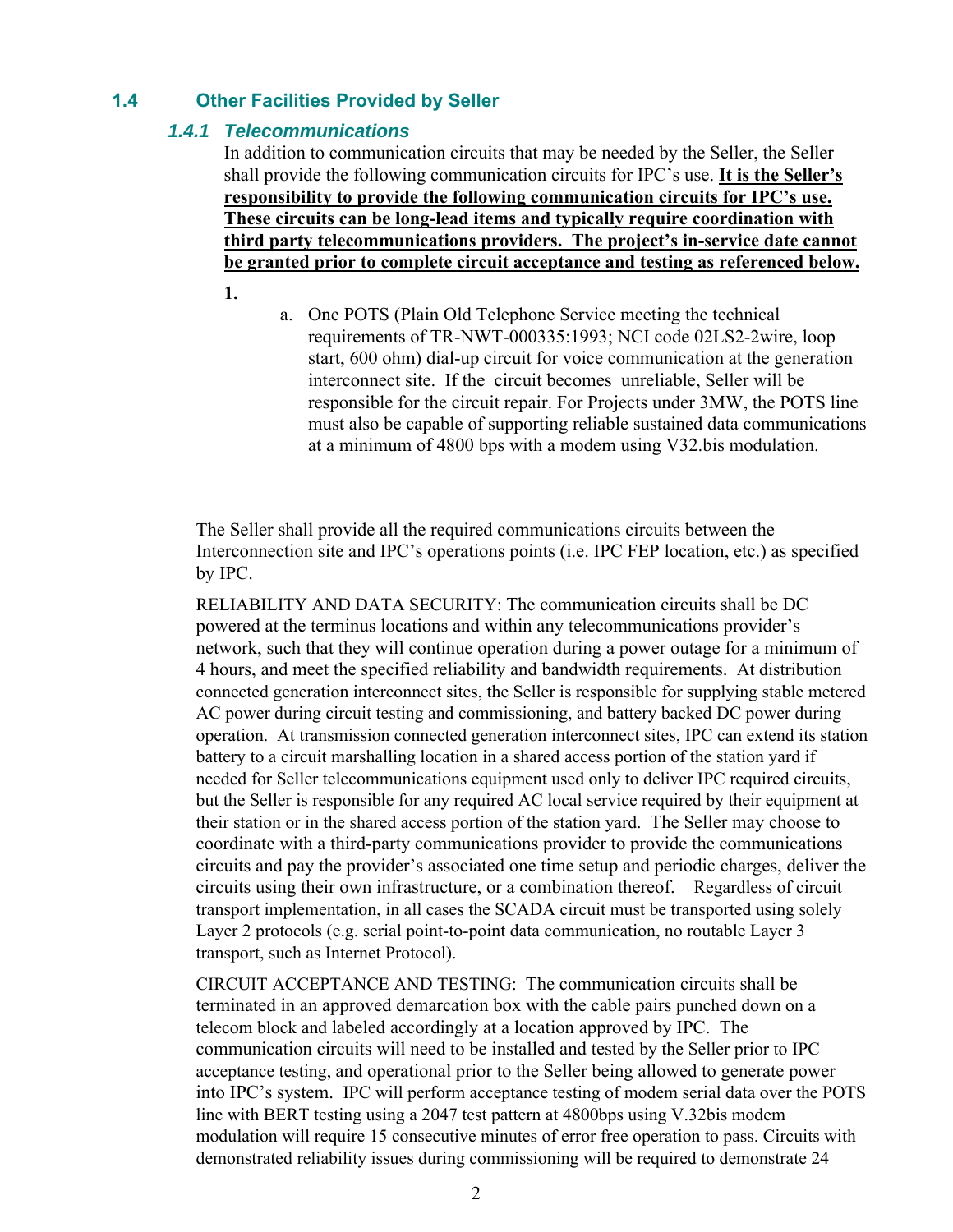hours of reliable service by the Seller prior to final acceptance testing by IPC. Note that installation by a third-party communications provider may take several months and these services should be ordered well in advance to avoid delaying the project.

The Seller or their third party communications provider may need to install communications equipment (i.e. batteries, multiplexers, etc.) near each terminus of the required communications circuits. If this equipment is required, the Seller shall be responsible to install this equipment in locations that are not owned or operated by IPC. If high voltage protection is required by the communications provider for the incoming copper cable, the high voltage protection assembly shall be engineered, supplied, and maintained by the Seller.

#### OPERATIONAL RESPONSE:

Seller's failure to maintain and/or restore and repair intermittent or non-operational telecommunications circuits may result in disconnection of Seller's generation facility/facilities until the circuits successfully complete Idaho Power's end-to-end testing.

The Seller is responsible for repairing any circuits and contacting any third-party telecom provider as needed. [Note: IPC cannot contact third party telecom providers on behalf of the Seller for circuit outages.] A third-party telecom provider is expected to have the ability to perform some level of remote circuit testing. If the Seller's third party telecom provider needs access to IPC facilities, they will contact IPC per contacts in GIA.

The leased services required by IPC are to be kept separate from any communication services required by the Seller. This includes the location where services are handed off from the telecom provider to IPC, also known as the TELCO demarcation. Under no circumstances will any service delivered to IPC's TELCO demarcation be extended beyond the IPC yard ground grid. If the Seller requires their own leased services, they must be provided through a separate TELCO demarcation, as noted below.



#### *1.4.2 Ground Fault Equipment*

The Seller will install transformer configurations that are either Grounded-WYE to Grounded-WYE OR Ungrounded-WYE to Grounded-WYE with the Grounded-WYE on the IPC side of the transformer. The Seller will limit the ground fault current to less than 20 amps as measured at the Interconnection Point.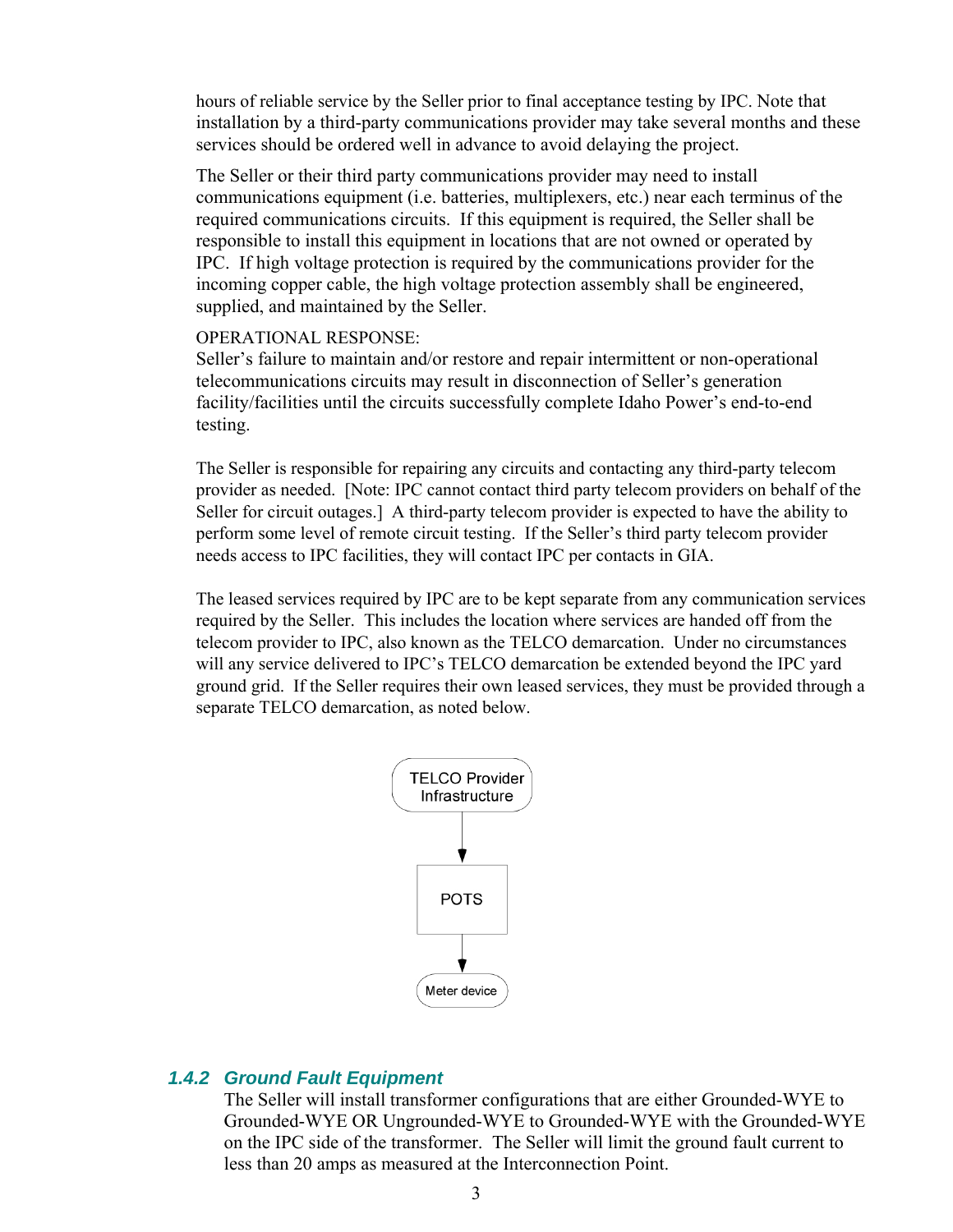#### *1.4.3 Local Service*

The Seller is responsible to arrange for local service to their site, as necessary.

#### *1.4.4 Property*

The Seller will acquire the property for the interconnection site and provide easements to IPC for the interconnection facilities, including year-round access. Seller shall coordinate with IPC to incorporate into the Seller's project site plan and easements, enough area for a vehicle to safely access the interconnection site for maintenance. The Seller, at its sole cost and expense, will provide to IPC documents and services as identified below relating to IPC's land rights required for its interconnection facilities:

#### *1.4.5.1 Land Transaction Documents*

Land transaction documents ("Land Transaction Documents") in a form approved by IPC that may include, but are not limited to, the following:

- Right of Entry Agreement;
- Interconnection Facility Easement
- Access Easement;
- Easements for distribution service lines, major distribution power lines, and transmission power lines and related ancillary facilities as determined necessary by IPC at IPC's sole discretion, to support the interconnection facility and Seller's development;
- Completed Applications with respective fees for Release of Easements and/or Crossing Agreements that may be required for the Project;
- Crossing Agreements; and
- Any other Project specific documents deemed necessary by IPC.

#### *1.4.5.2 Project Map/Site Plan*

A 90% complete informational map or site plan of the Project Property with locations of all easements to be released, new easements proposed for both Seller and IPC, existing IPC lines to be crossed by Seller's facilities, Seller's lease and easement areas (if any), access roads, and any other features or elements requested to be included by IPC to facilitate review and processing of the project documents.

#### *1.4.5.3 Surveyed Legal Descriptions and Maps*

Written legal description and map for each Land Transaction Document, stamped and signed by a licensed surveyor. Each legal description and map is to be submitted to and approved by IPC's surveyor. See IPC survey requirements in Appendix B, attached hereto and made a part hereof.

#### *1.4.5.4 Title Insurance*

Title report and American Land Title Association (A.L.T.A.) extended owners' pro forma policy of title insurance for the amount of the value of the Interconnection Facility Easement and access easement areas. Seller shall provide proof and information to establish the value of the easement or property to be insured. IPC will review the title policy pro forma and will advise of any necessary title mitigation measures to ensure clear and unencumbered title to the Interconnection Facility Easement and access easement areas. Title mitigation measures shall be performed by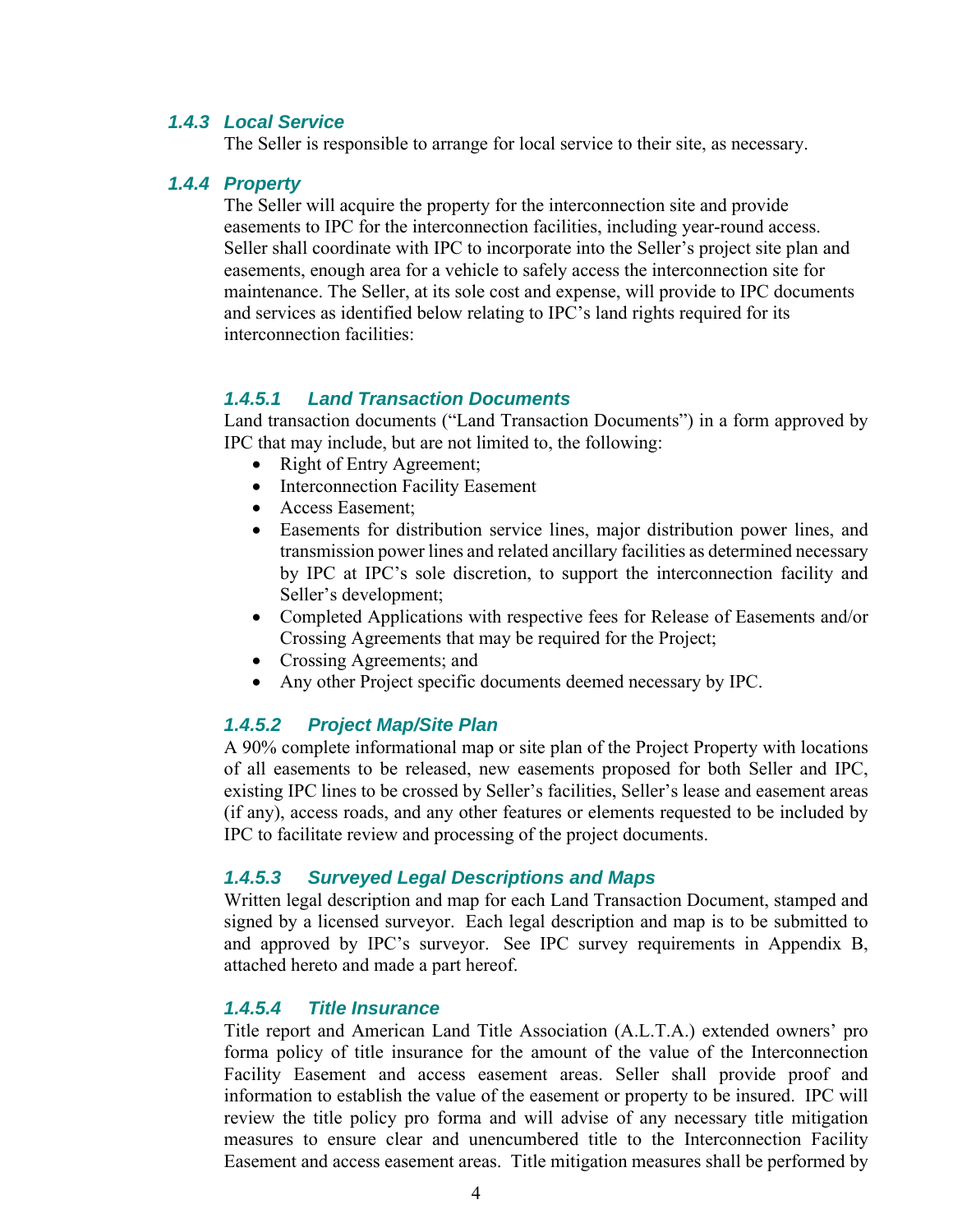Seller at Seller's sole cost and expense. Title policy to include endorsements as required by IPC at Seller's sole cost and expense. Seller to provide an electronic copy of all exceptions to title insurance for IPC review. Seller to provide Idaho Power with a final A.L.T.A. extended owners' policy of title insurance.

#### *1.4.5.5 A.L.T.A. Survey*

An A.L.T.A. survey of the Project property with all existing IPC easement rights and facilities identified. The A.L.T.A. survey shall include and identify all proposed land transaction areas. Seller may provide IPC with a copy of Seller's A.L.T.A. survey or with an A.L.T.A. survey in IPC's name but the A.L.T.A. survey shall include the Interconnection Facility Easement Area, as well as all Land Transactions.

#### *1.4.5.6 Phase I Environmental Analysis*

A Phase I environmental analysis ("Phase I EA") of Seller's Project property (whether fee-owned, leased, or on an easement premises) for IPC review. The Phase I EA shall provide a map indicating the location of the IPC Interconnection Facilities in relation to any identified areas of concern. Seller shall provide IPC with a copy of Seller's Phase 1 EA but which shall include and reference the Interconnection Facility Easement Area.

#### *1.4.5.7 Land Use Authorizations/Permits*

The Seller shall secure all necessary local jurisdiction, state, and/or federal land use authorizations and permits for the IPC Interconnection Facilities, access road, new transmission and distribution lines, buildings, and all facilities in support of Seller's Project, as required by local, state or federal entities. A copy of each authorization pertaining to IPC facilities shall be provided to IPC.

Seller is advised that IPC review and approval of the Land Transaction Documents may require six (6) to nine (9) months. Seller is advised to provide all required Land Transaction Documents at earliest possible time. Refer to Appendix C for a quick reference guide to Idaho Power Corporate Real Estate Fee Acquisition and/or Easement Parcel requirements. Upon IPC approval of all Land Transaction Documents, IPC will supply to the Seller final form documents for signature by the land owner of record. The Seller shall return original signed and recorded Land Transaction Documents to IPC. All recording and mailing fees shall be paid by Seller. IPC shall provide to Seller electronic copies of all fully executed and recorded Land Transaction documents.

#### *1.4.6 Site Work*

The Seller will provide access, land clearing and grading for IPC's interconnection facilities, if needed, at no cost to IPC.

#### *1.4.7 Monitoring Information*

If the Seller requires the ability to monitor information related to the IPC recloser in the generator interconnection package they are required to supply their own communications circuit to the control box.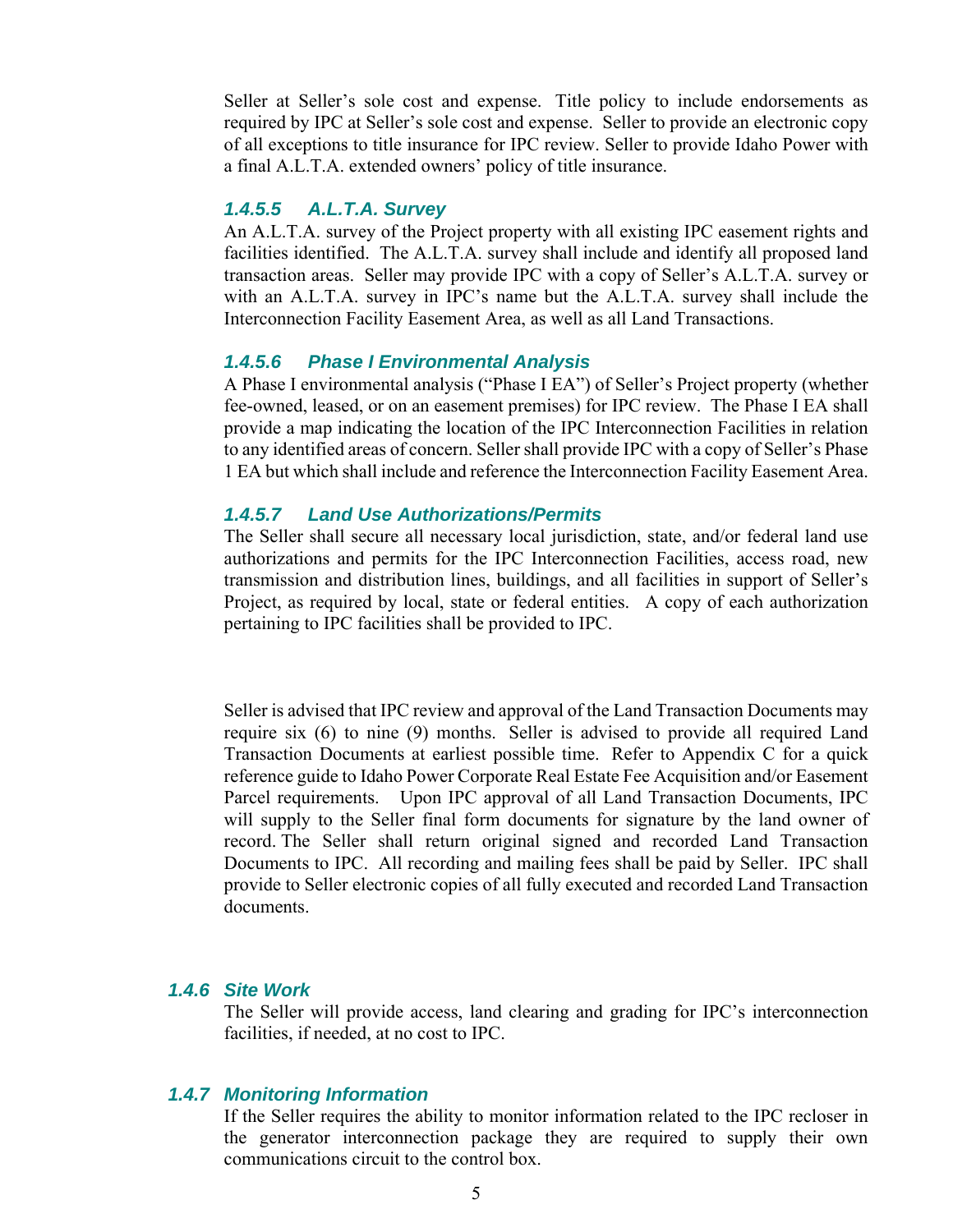## *1.4.8 Generator Technical Information & Drawings*

Seller shall provide draft design prints during FSR development containing technical information, like impedances, and equipment brand and models. After construction, the Seller shall submit to IPC all the as-built information, including prints with the latest approved technical information and commissioning test results.

## **1.5 IPC's Interconnection Facilities**

IPC will install a standard generation interconnection 34.5 kV 4-pole package, that will connect to distribution feeder 34.5kV. If the Seller is going underground to the Interconnection Point, IPC will include a pole riser for the Seller to install cables to interconnect to the IPC system. If the Seller is going overhead to the Interconnection Point, it will be at a tension not to exceed the design tension specified by IPC.

The new interconnection package will include four distribution poles to mount a local service transformer, solid blade disconnects, primary metering package, recloser, relays, RTU, fuses and riser necessary for the package. The interconnection will be controlled by a SEL-421 line protection relay, 3-phase PT's, 3-phase CT's, 1-phase PT and will be located in a pole mounted enclosure and will also contain a test switch (TS4), SLSS, dialup modem, isolation interface, power supply, DC converter, control switch and surge protector.

Concrete barriers may be necessary to protect this equipment from local area traffic.

A 2" conduit will be installed alongside the underground primary to facilitate information exchange to the Seller about the recloser. (The Seller is responsible for providing and installing the appropriate cable.)

## **2. Estimated Milestones**

These milestones will begin, and the construction schedule referenced below will only be valid, upon receipt of funding from Seller or its authorized third party no later than the date set forth below for such payment. IPC will not commit any resources toward project construction that have not been funded by Seller. Additionally, failure by Seller to make the required payments as set forth in this Study by the date(s) specified below may result in the loss of milestone dates and construction schedules set forth below. In the event that the Seller is unable to meet dates as outlined below, Seller may request an extension of the Operation Date of up to three (3) years. Seller's request will be evaluated by IPC to ensure Seller's request does not negatively impact other projects in IPC's Generator Interconnection Queue. Such extension will be allowed only if IPC determines, in its sole discretion, that the extension will not negatively impact other projects in IPC's Generator Interconnection Queue. Estimated milestones, which will be updated and revised for inclusion in the GIA in light of subsequent developments and conditions, are as follows:

| <b>Estimated Date</b> |        | <b>Responsible Party Estimated Milestones</b> |
|-----------------------|--------|-----------------------------------------------|
|                       | Seller | <b>IPC receives Notice to Proceed and</b>     |
|                       |        | construction funding or arrangements          |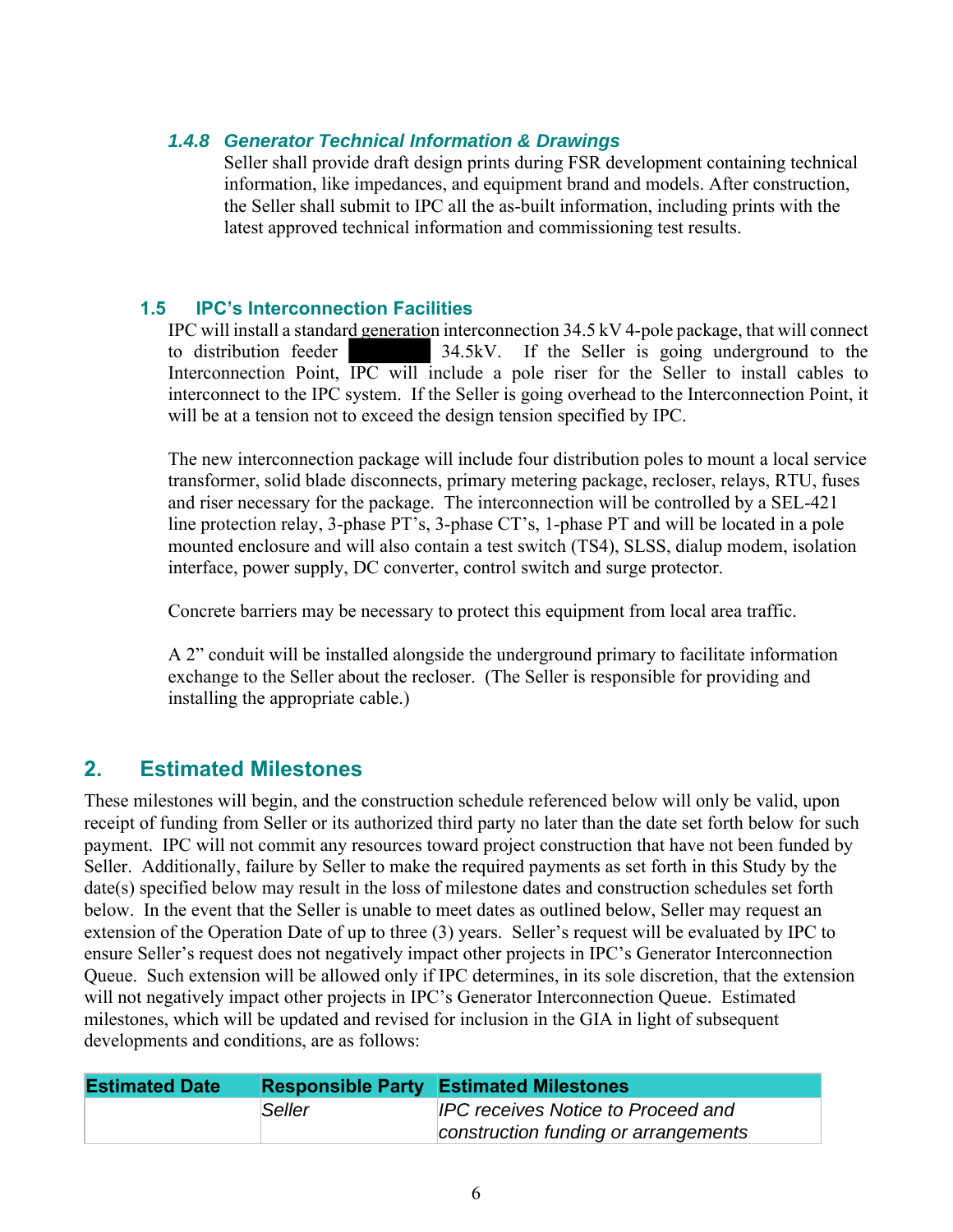|                                                                     |               | acceptable to IPC are made with IPC's Credit<br>Department                                                                                                                                                        |  |  |
|---------------------------------------------------------------------|---------------|-------------------------------------------------------------------------------------------------------------------------------------------------------------------------------------------------------------------|--|--|
| 4 months after<br>construction funds<br>received                    | <b>IPC</b>    | <b>IPC Engineering and Design Complete</b>                                                                                                                                                                        |  |  |
| 7months after<br>construction funds<br>received                     | <b>IPC</b>    | <b>IPC Long Lead Material Procured/Received</b>                                                                                                                                                                   |  |  |
| 7 months after<br>construction funds<br>received                    | <b>Seller</b> | Easements and permits procured for IPC site,<br>construction will not begin until easements<br>and permits are in place.                                                                                          |  |  |
|                                                                     |               | Detailed in Appendix C attached.                                                                                                                                                                                  |  |  |
| 6 months prior to<br><b>IPC Commissioning</b>                       | <b>IPC</b>    | New generation must be modeled and<br>submitted to the Western Energy Imbalance<br>Market a minimum of 6 months prior to<br>coming online, failure to submit by given lead<br>time will results in project delay. |  |  |
| 10 months after<br>construction funds<br>received                   | <b>IPC</b>    | <b>IPC Construction Complete</b>                                                                                                                                                                                  |  |  |
| 9 months after<br>construction funds<br>received                    | <b>Seller</b> | Telecommunication circuits identified in<br>Section 1.4.1 are operational and provided to<br>the IPC site                                                                                                         |  |  |
| 11 months after<br>construction funds<br>received                   | <b>IPC</b>    | <b>IPC Commissioning Complete,</b><br>commissioning will not take place until<br>Telecommunication circuits are operational                                                                                       |  |  |
| 5 days after<br>switching request<br>made to IPC<br><b>Dispatch</b> | Seller        | Switch at the Interconnection Point can be<br>closed                                                                                                                                                              |  |  |
| TBD                                                                 | <b>IPC</b>    | <b>Notification from IPC's Energy Contracting</b><br>Coordinator confirming First Energy of Non-<br><b>Firm Output</b>                                                                                            |  |  |
| TBD                                                                 | Seller        | Seller testing begins                                                                                                                                                                                             |  |  |
| TBD                                                                 | <b>IPC</b>    | Notification from IPC's Energy Contracting<br><b>Coordinator confirming Operation Date</b><br>(pending all requirements are met) of Firm<br><b>Network Resource Output</b>                                        |  |  |

IPC does not warrant or guarantee the foregoing estimated milestone dates, which are estimates only. These milestone dates assume, among other things, that materials can be timely procured, labor resources are available, and that outages to the existing transmission system are available to be scheduled. Additionally, there are several matters, such as permitting issues and the performance of subcontractors that are outside the control of IPC that could delay the estimated Operation Date. For purposes of example only, federal, state, or local permitting, land division approval, identification of Interconnection Facilities location, access to proposed Interconnection Facilities location for survey and geotechnical investigation, coordination of design and construction with the Seller, failure of IPC's vendors to timely perform services or deliver goods, and delays in payment from Seller, may result in delays of any estimated milestone and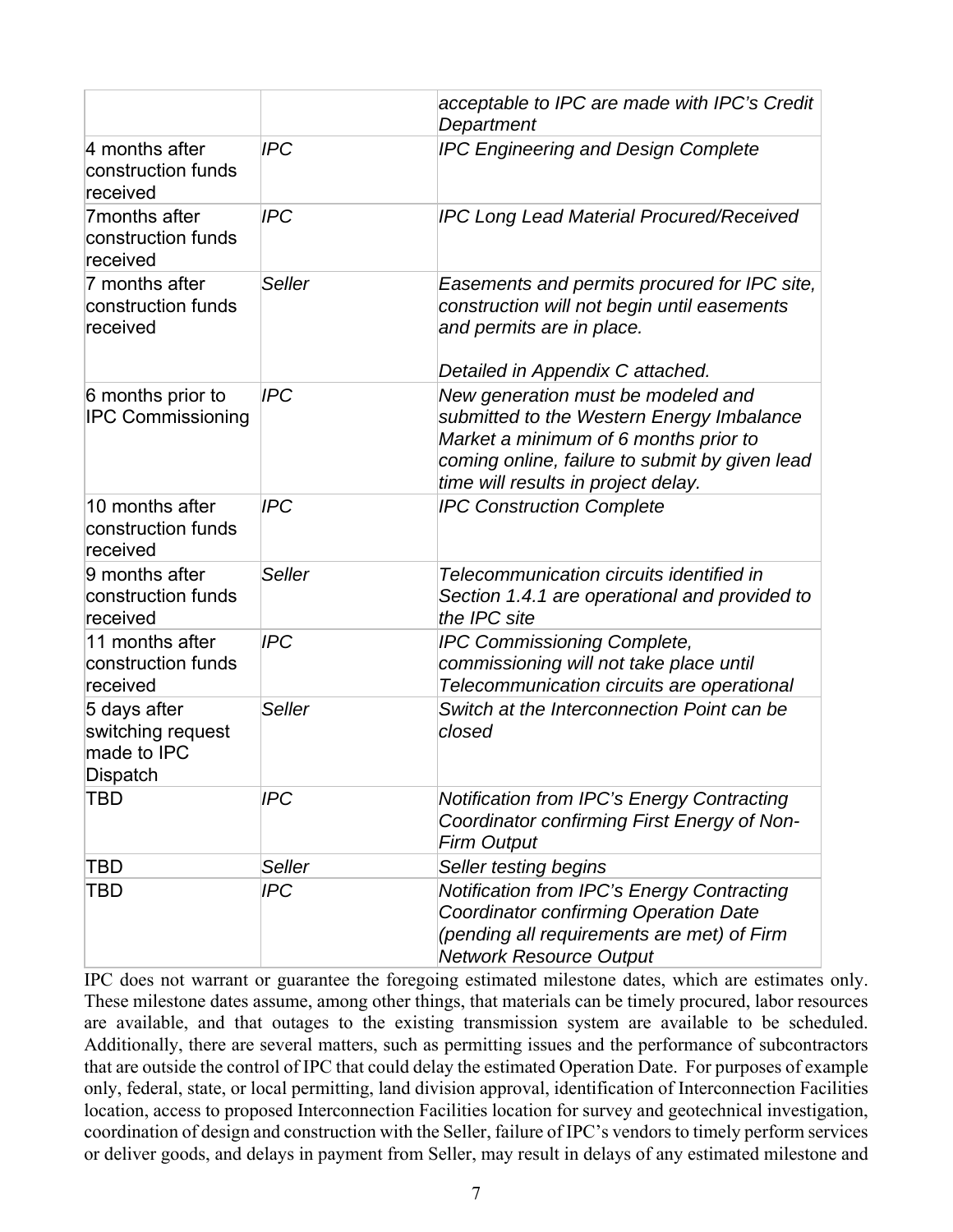the Operation Date of the project. To the extent any of the foregoing are outside of the reasonable control of IPC, they shall be deemed Force Majeure events.

## **3. Operating Requirements**

The Project is required to comply with the applicable Voltage and Current Distortion Limits found in IEEE Standard 519-2014 *IEEE Recommended Practices and requirements for harmonic Control in Electrical Power Systems* or any subsequent standards as they may be updated from time to time. Voltage fluctuation at startup and during operation must be limited to less than 5% as measured at the Interconnection Point.

**Low Voltage Ride Through:** The Project must be capable of riding through faults on adjacent section of the power system without tripping due to low voltage. It has been determined, through study, that the Project must be capable of remaining interconnected for any single phase voltage as low as 0.7 PU for 30 cycles, and for all three phase voltages as low as 0.8 PU for 30 cycles.

**Frequency Response Requirements:** Generator must be capable of providing Fast Frequency Response for both positive and negative frequency deviations from 60Hz  $(+/- 0.036$  Hz) for Bulk Electric System disturbances. The required frequency response will be linear for a deviation of 0 to +/- 0.1 Hz, a response of 0% to 3% of generator capacity, with a maximum required response of 3% of generator's full capacity for as long as the generator is able to provide support or the frequency deviation is reduced to within stated limits, whichever occurs first. Provided that Generator meets the above Fast Frequency Response requirements, Company shall not curtail Seller when such curtailments are caused by a need to comply with applicable Frequency Responsive reliability standards.

Seller will be able to modify power plant facilities on the Seller side of the Interconnection Point with no impact upon the operation of the transmission or distribution system whenever the generation facilities are electrically isolated from the system via the X-4 switch and a terminal clearance is issued by IPC's Grid Operator.

## **4. Reactive Power**

Project must be controlled to operate as a VAr neutral system with  $a + +330$  kVAr and -187.5 kVAr operating band.

IPC will determine the reactive power required to be supplied by IPC to the Seller, based upon information provided by the Seller. IPC will specify the equipment required on IPC's system to meet the Facility's reactive power requirements. These specifications will include but not be limited to equipment specifications, equipment location, IPC-provided equipment, Seller provided equipment, and all costs associated with the equipment, design and installation of IPC-provided equipment. The equipment specifications and requirements will become an integral part of the GIA. IPC-owned equipment will be maintained by IPC, with total cost of purchase, installation, operation, and maintenance, including administrative cost to be reimbursed to IPC by the Seller. Payment of these costs will be in accordance with Schedule 72 and the total reactive power cost will be included in the calculation of the Monthly Operation and Maintenance Charges specified in Schedule 72.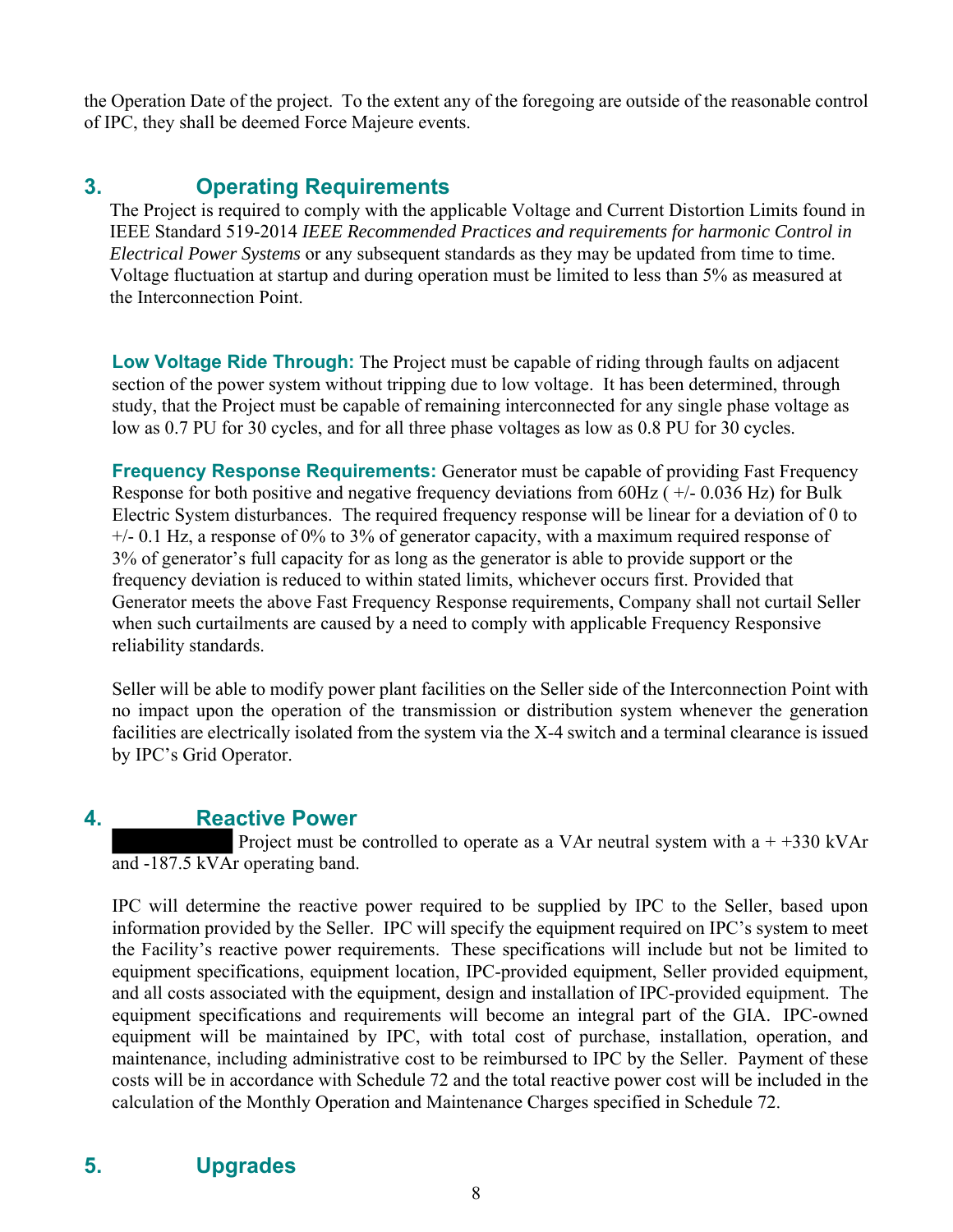### **5.1 Upgrades to the Distribution System**

- Distribution feeder:
	- o Extend existing approximately from nearest 3-phase 34.5 kV service

## **5.2 Upgrades to Substations**

- substation:
	- $\overline{\circ}$  Single PT for Deadline Check installed on line side of

## **6. Estimated Costs**

The following good faith estimates are provided in 2021 dollars and are based on a number of assumptions and conditions. IPC does not warrant or guarantee the estimated costs in the table below, which are estimates only and are subject to change. Seller will be responsible for all actual costs incurred in connection with the work to be performed by IPC and its agents, under the terms and subject to the conditions included in any GIA executed by IPC and Seller.

The estimated cost below is required to be paid in full by the Seller, or other arrangements acceptable to IPC are made with IPC's Credit Department, prior to IPC commencing construction on the project.

#### **Estimated Cost:**

| <b>Description</b>                     | <b>Ownership</b> | <b>Cost Estimate</b> |
|----------------------------------------|------------------|----------------------|
| <b>IPC Interconnection Facilities:</b> |                  |                      |
| Standard 34.5 kV 4-pole package        | <b>IPC</b>       | \$221,594            |
| Contingency 10%                        |                  | \$22,159             |
| Sub total                              |                  | 243,753              |
| Overheads 7.25%                        |                  | 17,672               |
| <b>TOTAL</b>                           |                  | \$261,425            |
| <b>Upgrades to IPC Distribution:</b>   |                  |                      |
| line extension                         | <b>IPC</b>       | \$17,967             |
| Contingency 10%                        |                  | \$1,796              |
| Sub total                              |                  | \$19,763             |
| Overheads 7.25%                        |                  | 1,432                |
| <b>TOTAL</b>                           |                  | \$21,195             |
| <b>Upgrades to IPC Substation:</b>     |                  |                      |
| deadline check functionality           | <b>IPC</b>       | \$39,692             |
| Contingency 10%                        |                  | \$3,969              |
| Sub total                              |                  | \$43,661             |
| Overheads 7.25%                        |                  | 3,165                |
| <b>TOTAL</b>                           |                  | \$46,826             |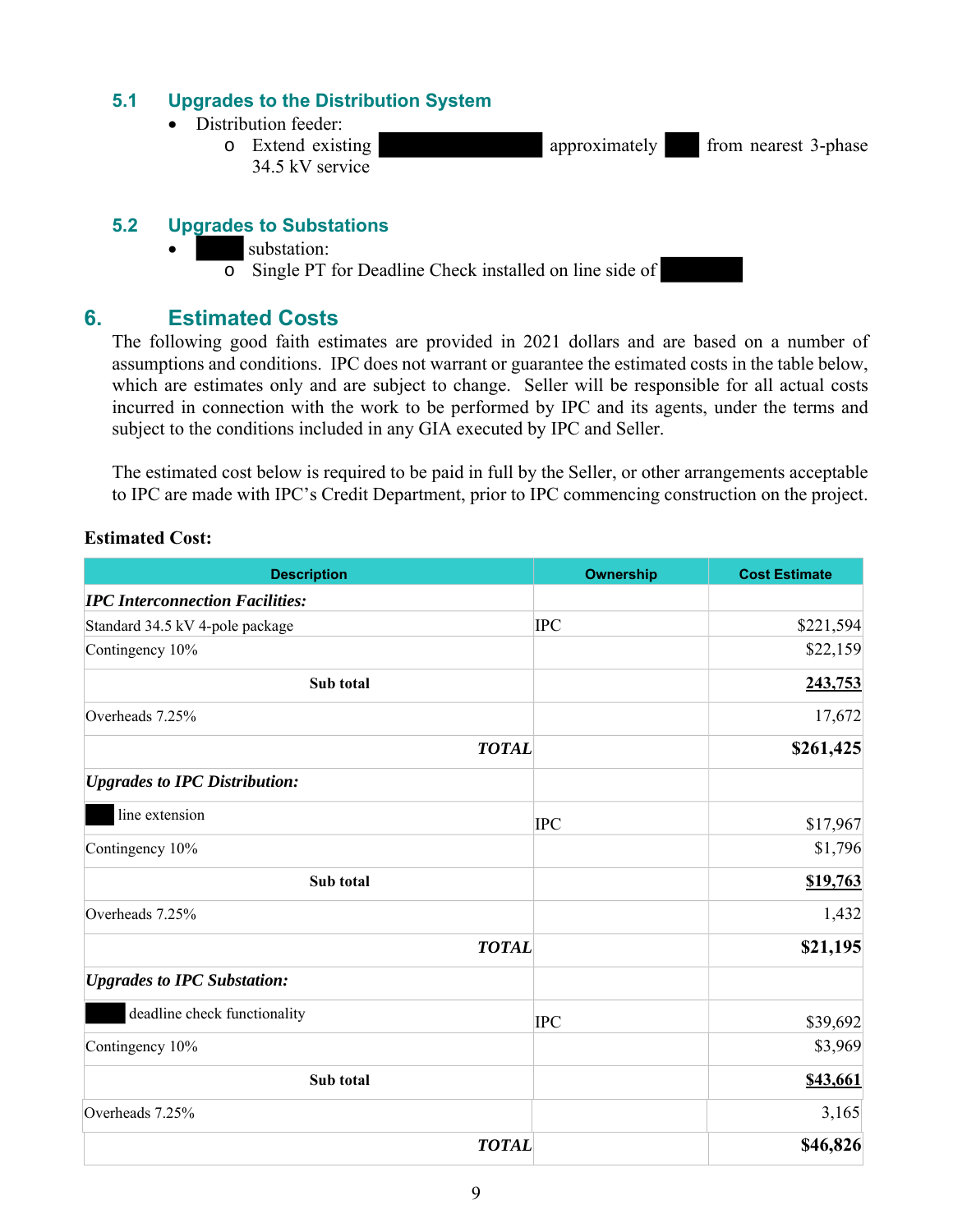| <b>GRAND TOTAL</b> | \$329,446 |  |
|--------------------|-----------|--|
|                    |           |  |

## **Note Regarding Transmission Service:**

This FSR is a study of a request for Network Resource Interconnection Service. This FSR identifies the facilities necessary to provide such service. Network Resource Interconnection Service in and of itself does not convey any right to transmission service or to deliver electricity to any specific customer or Point of Delivery.

## **Note Regarding GIA:**

This FSR is a study and preliminary evaluation only and does not constitute, or form the basis of, a definitive agreement related to the matters described in this FSR. Unless and until a GIA is executed by IPC and Seller, no party will have any legal rights or obligations, express or implied, related to the subject matter of this FSR.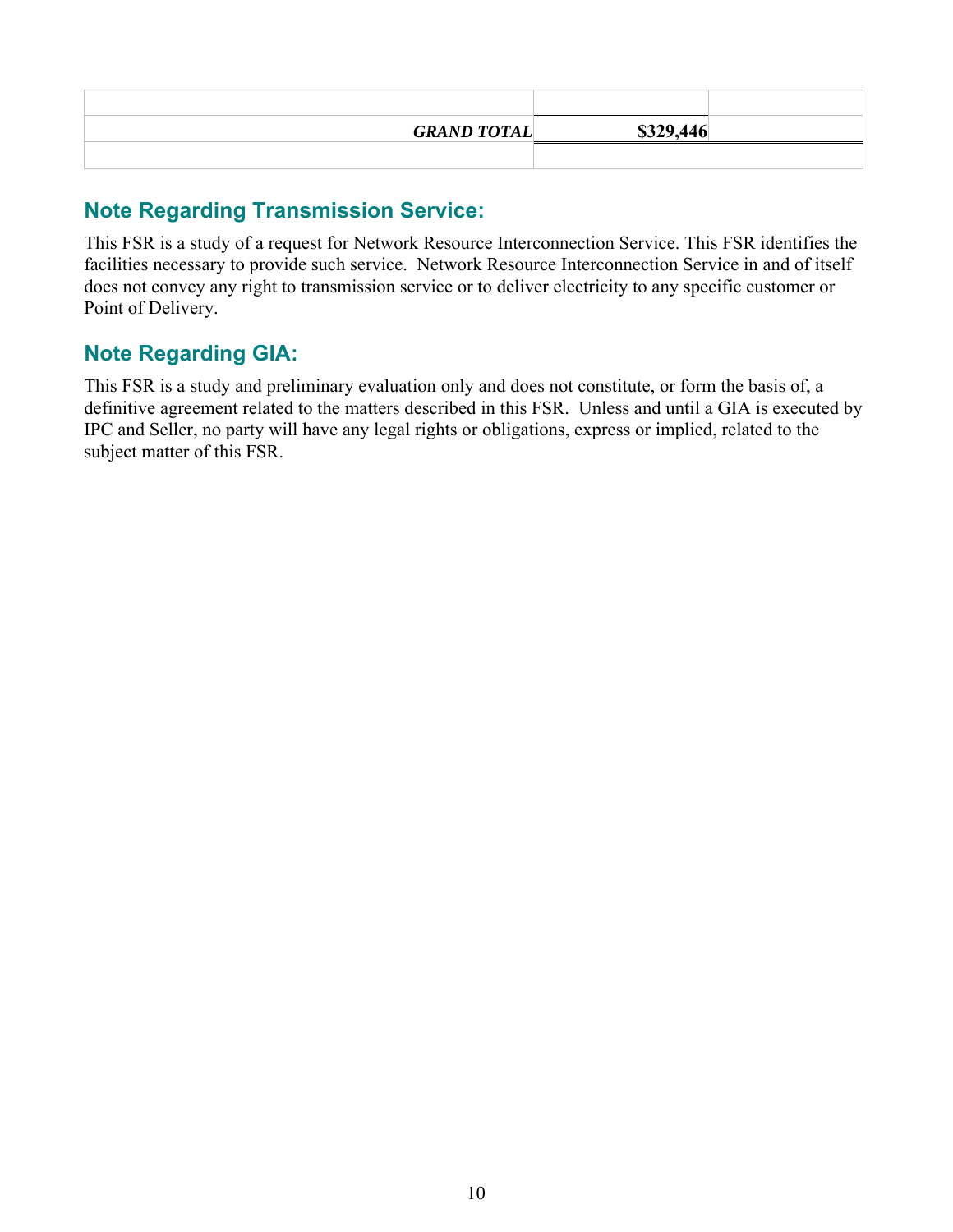## Appendix B

### IPC Survey Requirements

- Is the Grantor's Deed Instrument No. noted in the Exhibit 'A' Legal Description or Exhibit 'B' Survey Map?
- $\Box$  Are the Section, Township, Range, and County information clearly stated on the Exhibits?
- $\Box$  Is the Basis of Bearings between found monuments called out and noted on the Exhibits?
- $\Box$  Are the Point of Commencement, Point of Beginning and or Point of Terminus shown on the Exhibits?
- $\Box$  Do all lines have a bearing and distance associated with them on the Exhibits?
- All lines need bounding calls to Grantor's ownership lines, Rights‐of‐Way, etc. in Exhibit A.
- $\Box$  Are the Subdivision names, lot & block, and streets labeled on the Exhibit B?
- $\Box$  Are any existing Utility Easements adjoining this Easement called out and shown on the Exhibits?
- $\Box$  Is the map scale noted and is there a North arrow shown on the Exhibit B?
- $\Box$  On a strip easement is the width given and does it call to form a closed figure in the Exhibit A?
- $\Box$  Does the Parcel description close?

 $\Box$  Are the reference surveys of record or CP&Fs used to prepare the easement called out and shown on the Exhibits?

 $\Box$  A Professional Land Surveyor or Engineer in responsible charge must stamp, sign and date the exhibits for submission.

 $\Box$  A copy of the current Deed of Record for the Grantor is needed for submission.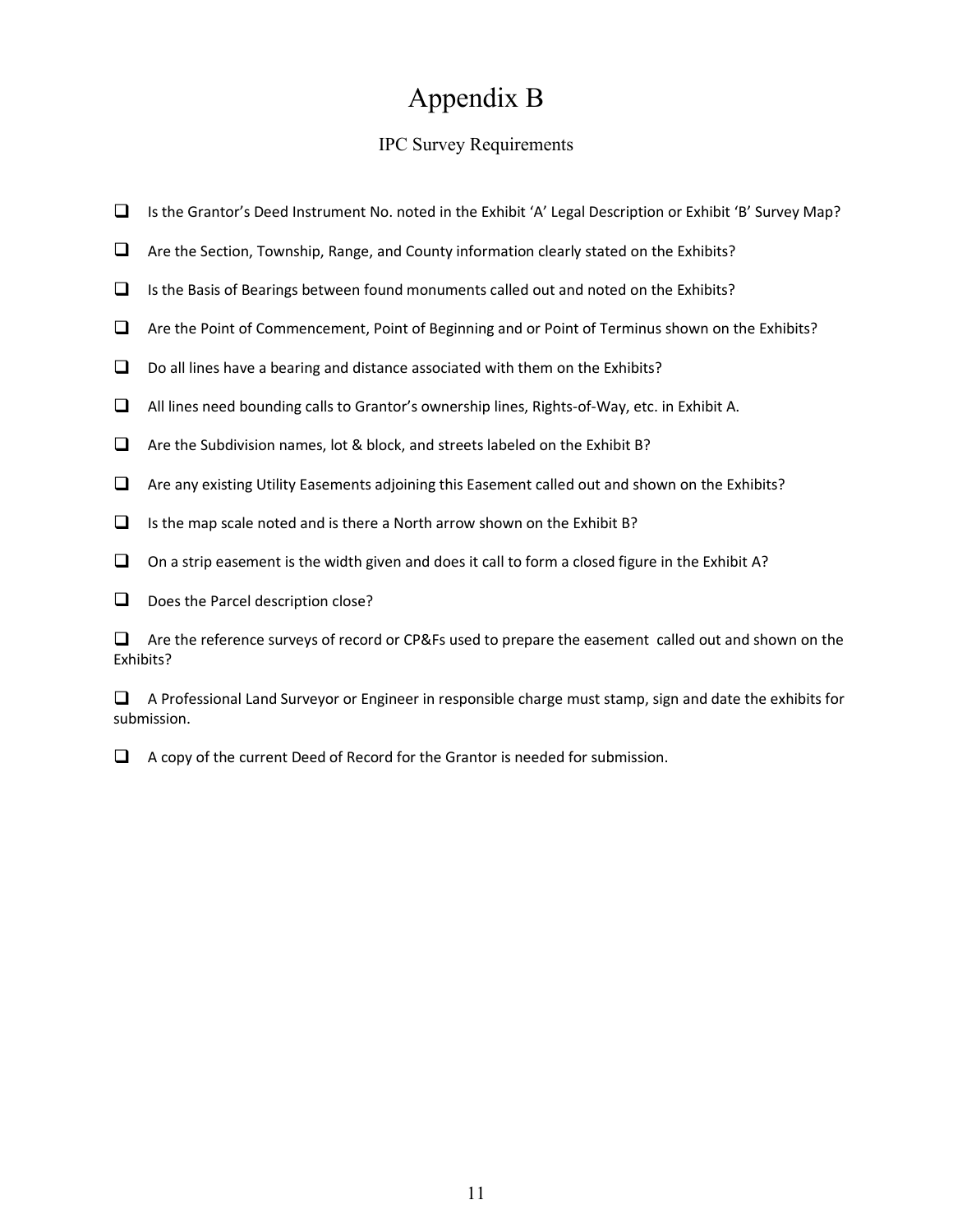# Appendix C

Idaho Power Company – Corporate Real Estate Department Easement Parcel Acquisition Requirements for Developers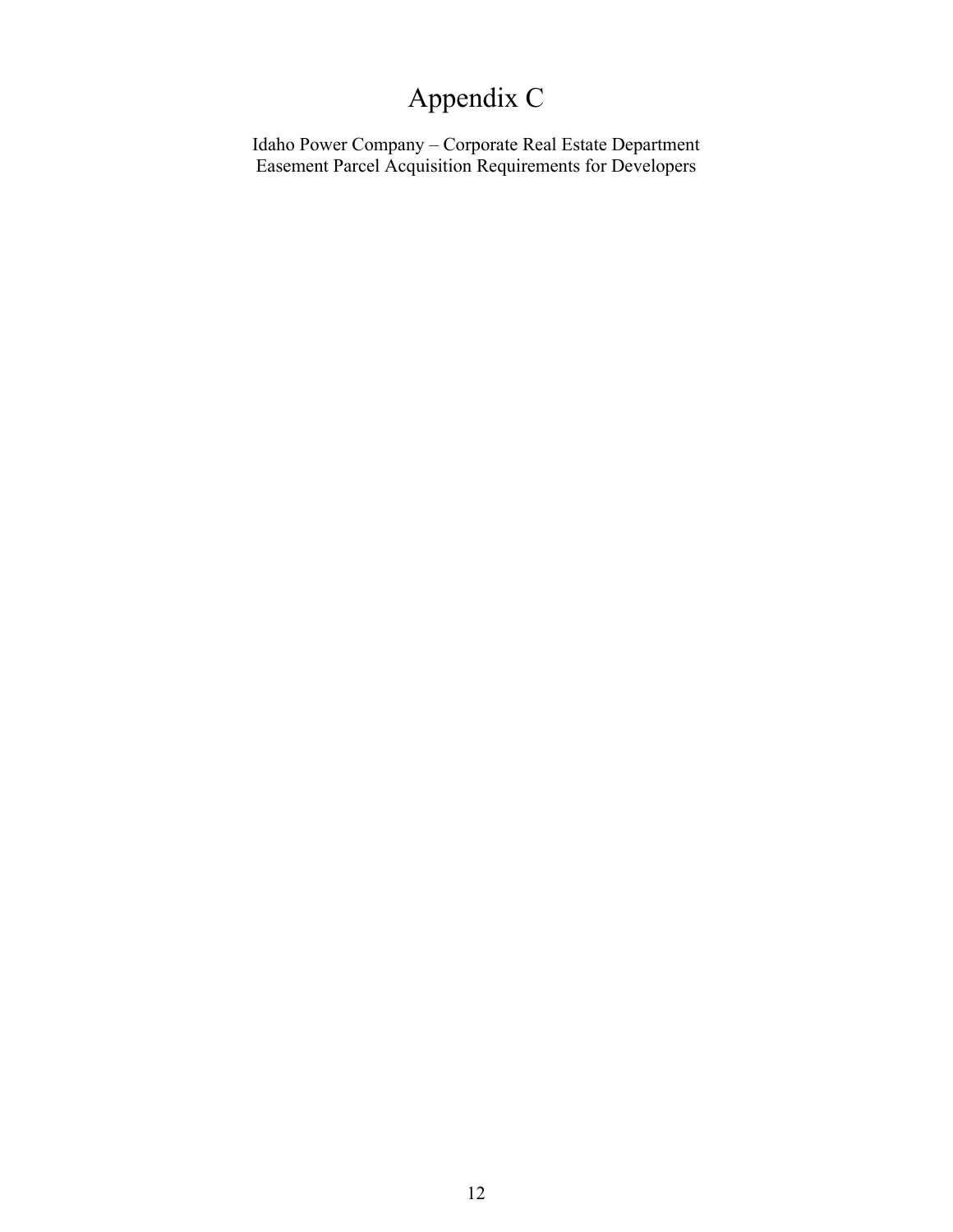### **Idaho Power Company Corporate Real Estate Department Requirements of Developers for Interconnection Facility/Substation Land for Development of Idaho Power Company Interconnection Facilities**

### **Process time frame: 6 mos. to 1 year depending on project specifics**

- 1. **Right of Entry Agreement**. A Right-of-Entry Agreement will allow Idaho Power to conduct necessary due diligence studies and review of the property and substation lands to determine feasibility for development. This document is required to be signed by the underlying property owner prior to Idaho Power entry onto the owner's lands for testing, surveying, etc. and will allow the preliminary stages of project development to commence pending completion of the transfer of substation lands to Idaho Power.
- 2. **Purchase and Sale Agreement Substation Easement Access Easement Power Line Easements**. Idaho Power requires the following easements from the underlying property owner for our interconnection facilities: (1) substation easement, (2) access easement (for access to the substation) and (3) transmission and distribution line easements. Corporate Real Estate will enter into a purchase and sale agreement with the underlying property owner to provide for the grant of the easements to Idaho Power.
- 3. **Title Commitment**. Idaho Power requires that Developer ensure the substation, access, and power line easement lands are free from any encumbrances to title. To meet this requirement, a Title Commitment with A.L.T.A. extended coverage owner's policy in Idaho Power's name is required. All exceptions to title insurance need to be provided with the Title Commitment for Idaho Power review. Upon receipt, Corporate Real Estate will review all exceptions and will advise of any necessary follow-up actions. Importantly, Idaho Power requires a form of ownership that is free and clear from all encumbrances.
- 4. **Survey**. An A.L.T.A survey for the substation, access and power line easements is required. The A.L.T.A. survey will be reviewed by Idaho Power's surveyor who will advise of any necessary revisions.
- 5. **Legal Descriptions**. Written legal descriptions, stamped and signed by a surveyor licensed in the state of Idaho, are required for the substation easement, access easement, and distribution/transmission line easements. The written legal descriptions will be reviewed by Idaho Power's surveyor who will advise of any necessary revisions.
- 6. **Phase I Study**. Developer shall provide Idaho Power with a Phase I environmental site assessment study for the substation, access and power line easement lands, which (1) is prepared by an independent environmental site assessment company, in Idaho Power's name, (2) recognizes that Idaho Power holds an interest in the easement areas and is a User of the Phase I report, and (3) provides appropriate environmental warranties to Idaho Power for the lands over which the substation, access and power line easements will be located. The Phase I study will be reviewed by Idaho Power and Idaho Power will advise if a Phase II environmental site assessment or other actions are required based on the results of the Phase I study.
- 7. **Public Lands Permits/Authorizations (if needed)**. Should any public lands, rights-of-way, etc. be affected by Idaho Power's use of or access to the interconnection facilities, Developer shall be responsible to secure any necessary agency authorizations or permits in Idaho Power's name, at